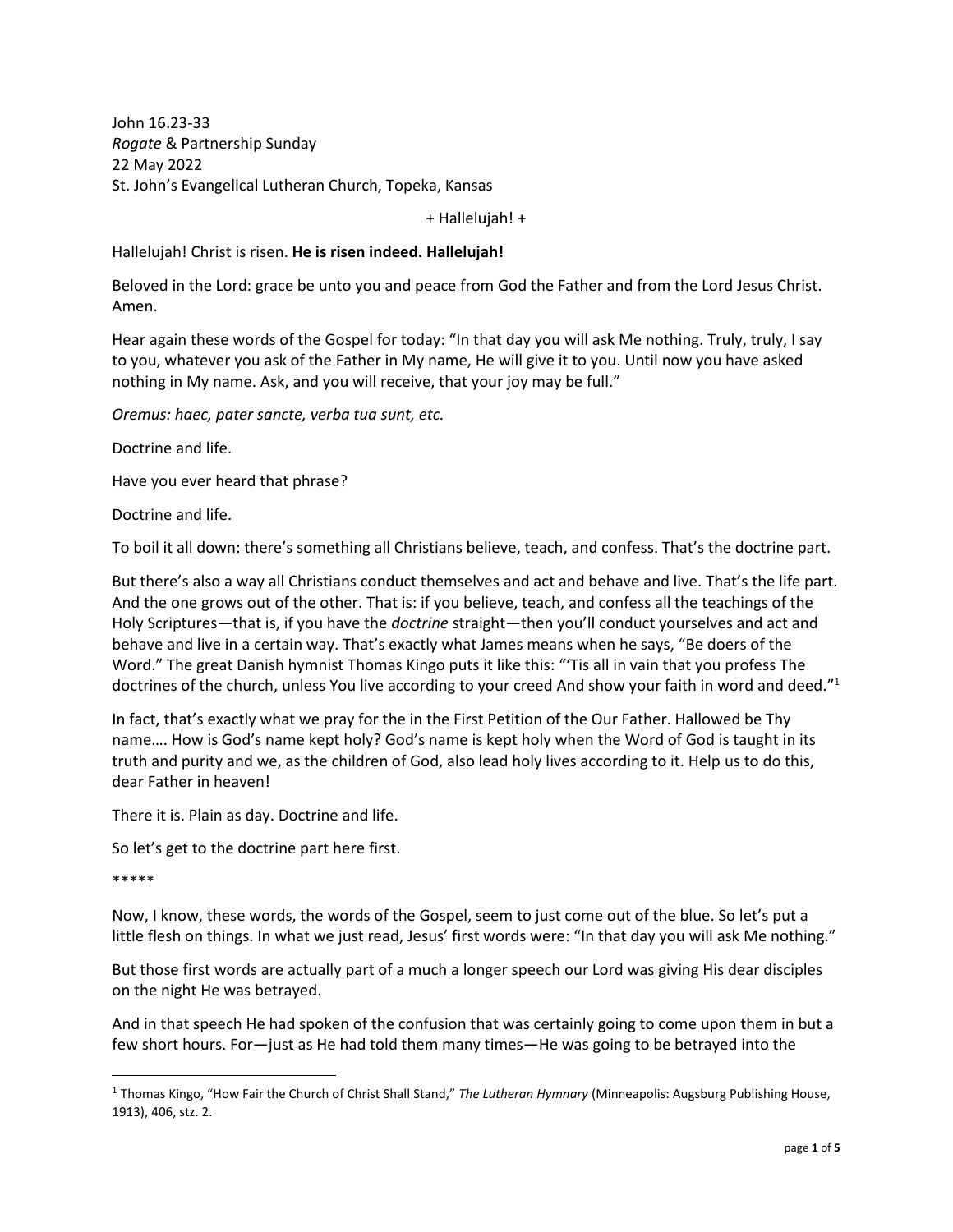hands of the chief priests. He was going to be put on trial, a sham trial at that. He was going to be found guilty of sins and crimes He hadn't committed, for only He had lived a just life. And He was going to be nailed to a Roman cross, suffer, and die. That's what the next 24 hours were going to bring. And—in this very same speech—Jesus had told them: "A little while and you will not see Me, and again a little while and you will see Me, and I am going to the Father." And "your sorrow will turn to joy."

Now look, we all know what Jesus meant. That after the events of the next 24 hours, on the third day, He was going to rise again from the dead, victorious over all sins and over all death and over the devil himself. But the disciples didn't know what He meant. And they were asking Him, "Lord, what do You mean?"

So looking forward to the day of His resurrection, He reassured them: "In that day you will ask Me nothing."

In other words, in that day, they'd have their doctrine straight.

They'd know and understand exactly what He was saying: That He had gone out from the Father and had come into the world.

They'd know and understand that He always was, always is, and always will be the onlybegotten Son of the Father.

And that the Person they saw dying on a Roman cross was no common criminal and not just even an innocent of the death penalty being put to death, but the very Son of God. Suffering and dying in their place, for them.

That on that cross it was He who chose and bore their curse.

That on that cross which had every whiff of utter failure was the victory of God Himself over sins and death and devil.

Even more they would know God's mind toward them: that He actually so loved them and the entire world that He had given Jesus, His only-begotten Son, to die for them, that they might have eternal life. That the Father was for His beloved Son's sake pleased with them.

That this Son of God who called His disciples brothers had given them His dear Father as their dear Father.

And that the One whom they now called "Father" marshaled all His power and might as Creator of heaven and earth on their behalf and for their good.

No. In that day—on the day of His resurrection—when He came among them and said, "Receive the Holy Spirit. Whosesoever sins your forgiven, they have been forgiven them; and whosesoever sins you bind, they have been bound"—in that day they had no need to ask Him anything. For before them stood of the Son of God in all His resurrected glory. Their God and Lord, to be sure. But also their Brother. And His Father theirs.

Beloved in the Lord: this is your doctrine, too. Maybe not as hard-won as it was for the disciples. After all, it's the doctrine you received when you were baptized into Christ's death and resurrection, where you, too, got called Christ's brother, and His Father was made yours.

It's a doctrine you've not known and never known any different from. From the moment you were baptized, you've always had it. The might and power of the Creator of heaven and earth on your side,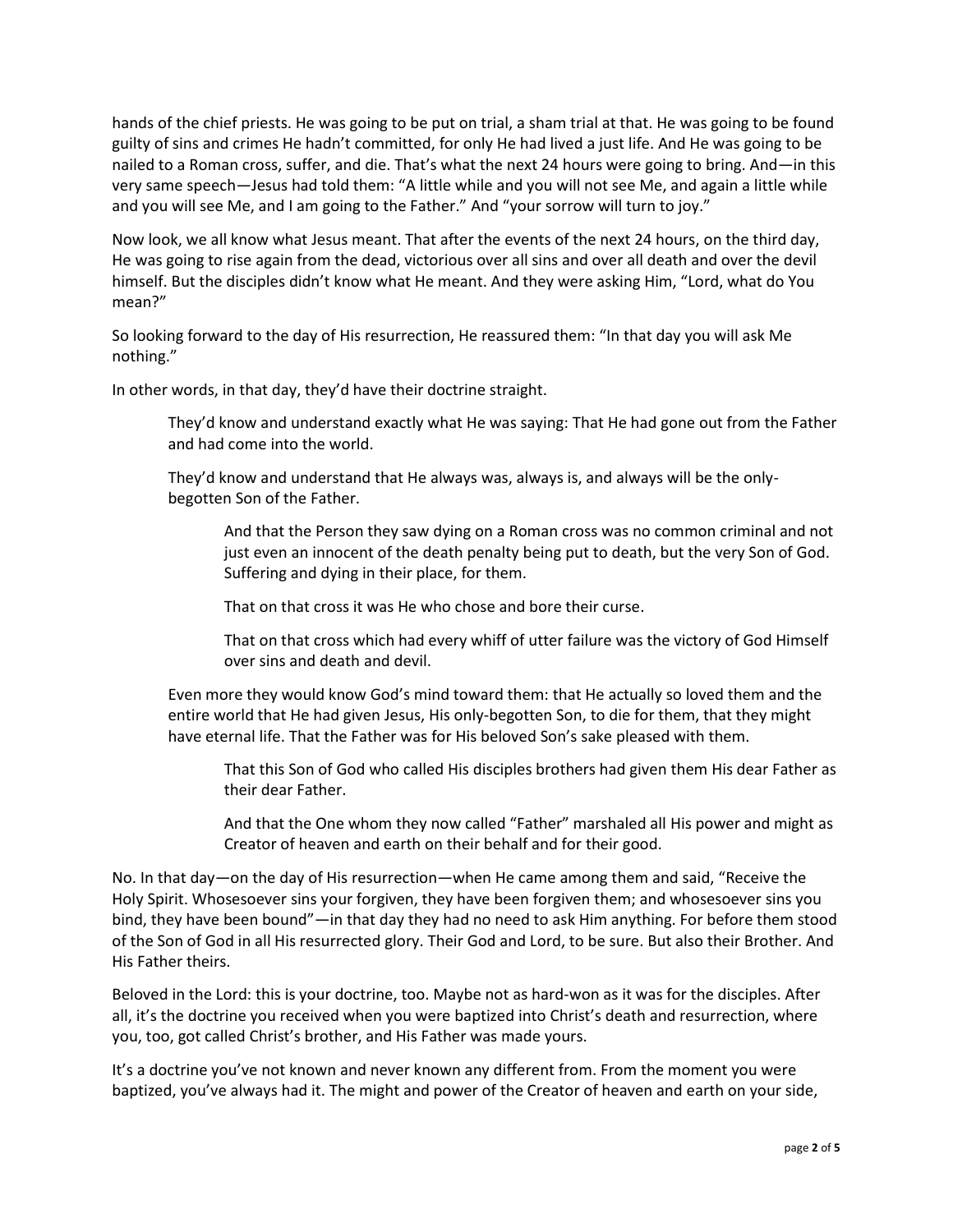made as dear a Father to you as He is to His only-begotten Son, who wishes and works every good of body and soul for you. Who forgives all your sins in His holy absolution and feeds you with bread and wine descended from heaven itself—the very Body and Blood of His dear Son.

That's what you believe, teach, and confess. "In that day you ask Me nothing"—because you already know the answer.

\*\*\*\*\*

Now, I just want to pause for a moment and ask you to think about an almost unimaginable situation.

Think about a young child—not super young, but young enough. Can't cook yet. Can't lift a gallon of milk, even. Talking, for sure. But not totally potty-trained. Her little legs can run around the yard, but they certainly can't carry her all around the neighborhood. Can try to make her bed, but it never turns out well. Can't reach high enough in the closet for an extra blanket on cold nights. Doesn't even know where the extra blankets are. Can't give herself medicine when she's sick. Her little hands can't even open the bottle. And she wouldn't know how much to take in the first place. She can turn on the bath. But that doesn't go well, either. Too hot or too cold. And the way the handle works makes no sense to her. And then—forget about all that stuff—the dangers around are her enormous! Hot stoves and fireplaces. That's why you don't let kids cook or throw logs on the fire. Cars weighing thousands of pounds that go whizzing between your house and the neighbor kid's house across the street. Dangerous cold in the winter. Pools that are so inviting, but so deep!

## You get the picture. Yes?

Now imagine a dysfunction in which that child lived in a home where, with all those dangers, all those challenges, all those things that are impossible to do—a dysfunction according to which the child simply *never asked*. Not for anything. Didn't ask mom to catch her jumping into the pool. Didn't ask for an extra blanket on a cold night. Didn't ask a big brother or dad to walk her across the busy street. Didn't ask for food when hungry, water when thirsty, medicine when sick. Didn't ask to be cleaned up after making a mess in her pants.

I can't imagine a family like that. Maybe there are some out there. But it would defy a logic so tight that even a three-year-old could comprehend it. If you're thirsty and can't reach the sink, why *not* ask dad to get you a drink? If you're sick and have a sore throat and ache all over, why *not* complain to mom and see what she can do for you? If you want to go swimming, why *not* ask an adult to catch you when you jump in the deep end?

You get the idea, right? The child knows the love and care of her parents. They tuck her into bed *every night!* They've been there *every step of the way*. Whatever they do, they do for her.

That's that child's doctrine. That's what she knows.

But our imaginary child, well, she lives her life—this imaginary, non-sensical life that we've designed for her—as if she didn't believe.

## \*\*\*\*\*

Beloved in the Lord: if you live your life without prayer, you live the life of that dysfunctional child, and your life is no reflection of your doctrine. Luther on this passage even goes so far as to say that the Christian who lives without prayer is no Christian at all and no member of God's kingdom. There's a profession with the lips there, but no faith in the heart.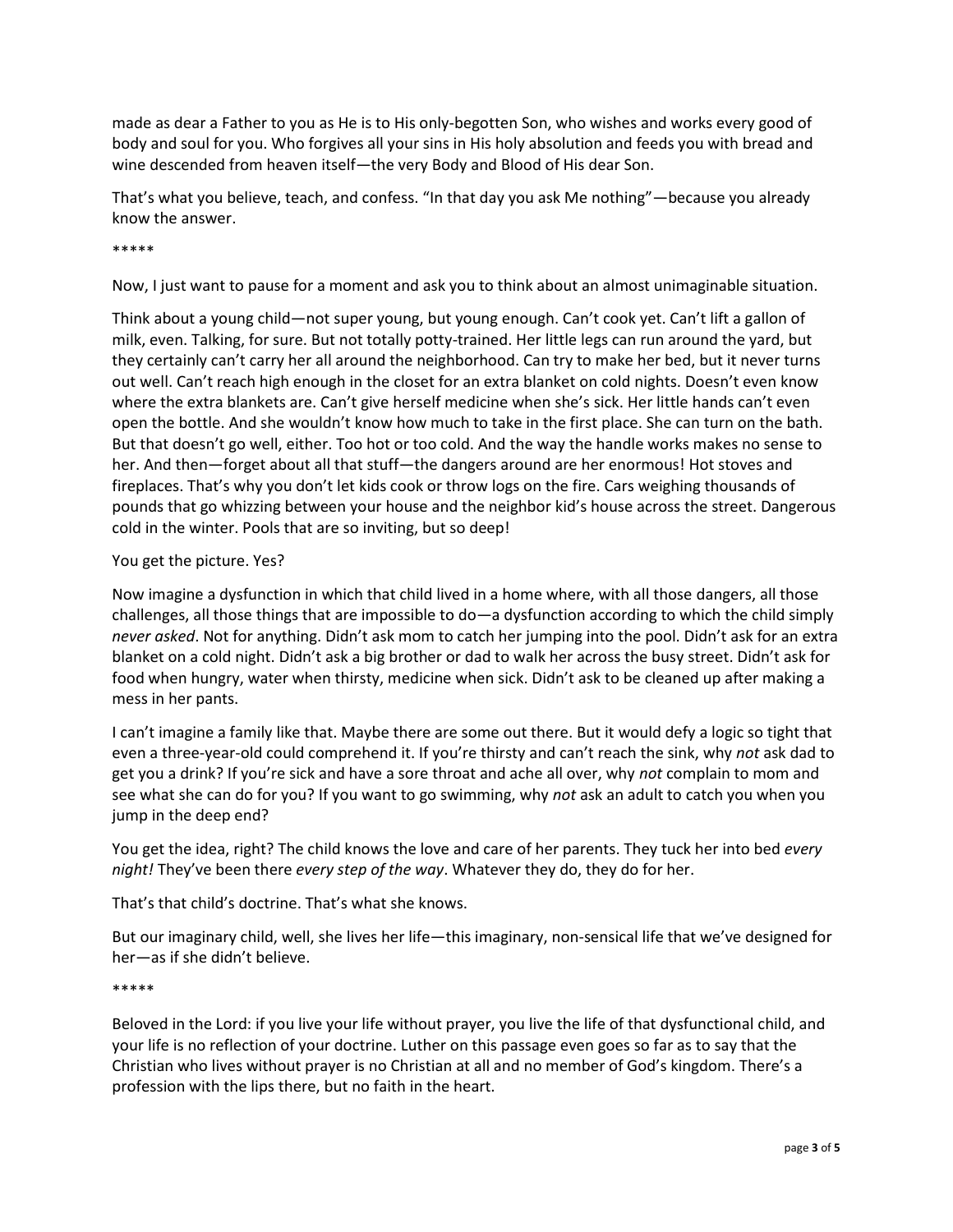Now look. I'm not saying kids won't try some stupid and dangerous things—run into a busy street after a ball, or try to stoke the fire like dad does. That's not the point at all. The point is that 98% of the time a child's gonna do what mom and dad say. They've told her, if you want some milk, ask me, and I'll get it for you. And when she asks, they'll go get it.

You have the same command and promise of God about your prayers, and they're infinitely more valuable to you than to that child. What dangers you walk in! You have the devil hung around your neck, seeking to destroy you and your faith at every turn. What power do you have against him but prayer?

And then, on top of that, skulking away in a remote corner of your heart like Gollum there's Old Adam, too, concocting nefarious deeds and in total cahoots with the devil around your neck. He doesn't even need any prompting to get the upper hand. How often he catches you when you least expect? A sudden flare-up of rage, or the withering comment that totally trashes someone else. What power do you have against *him* but prayer? And those are only the spiritual dangers.

You face others every day. Driving a car is risky business. You know that. House fires start all the time by no fault of your own—just bad wiring or an overloaded circuit. Even healthy bodies have cancers cells that flare into full-blown cancer with nothing more than a hiccup of your immune system. The list goes on and on.

And then, to top it off, just think of all the things you can't possibly do. Take me, for example, right at this moment. I can't make anyone in Fort Wayne put just the house I'd be willing to buy on the market. Impossible. And when that house does come on, I can take my best stab at it, but I can't make my offer the winning offer. I can't make anyone in this nave today believe a single word spoken by the mouth of God. I can't make the parents of the baby I baptized just two weeks ago keep coming to church or have home devotions or sing hymns instead of lullabies so that the child be kept in God's Word. It's beyond me. I can do what I can do. I can admonish and plead. I can preach God's Word. I can search the market high and low for the house I'd be willing to buy. But I can't make any of it happen, any more than a young child can grab a full gallon of milk from the fridge and get even a drop in a cup.

But her parents can.

And the Lord Himself can.

You know that as well as I do.

And with prayer, beloved in the Lord, you have the command and promise of God. Just like the parents who tell their little girl, "If you want some milk, just ask."

His command? "Call upon Me in the day of trouble." "Pray without ceasing." "Ask." "When you pray, pray like this, 'Our Father, who art in heaven, etc."

His promise? "Call upon Me in the day of trouble, and I will answer you." "Ask, and you will receive, that your joy may be full." "When you pray, pray like this, and your Father in heaven who sees in secret will reward you."

That command and that promise—those should be enough to stir even the faintest heart to prayer. You can think of a million excuses not to pray. But here, Christ commands it: "Ask." And here, the Lord promises to hear: "and you will receive."

But there's one more thing that keeps us from prayer. Our own sin and guilt. It's not unreasonable to think, "This is what I've done over the last week. How in the world will the good Lord listen to *me*?" We approach the whole thing about prayer as if we had thrown a raging party in the backyard and kept the